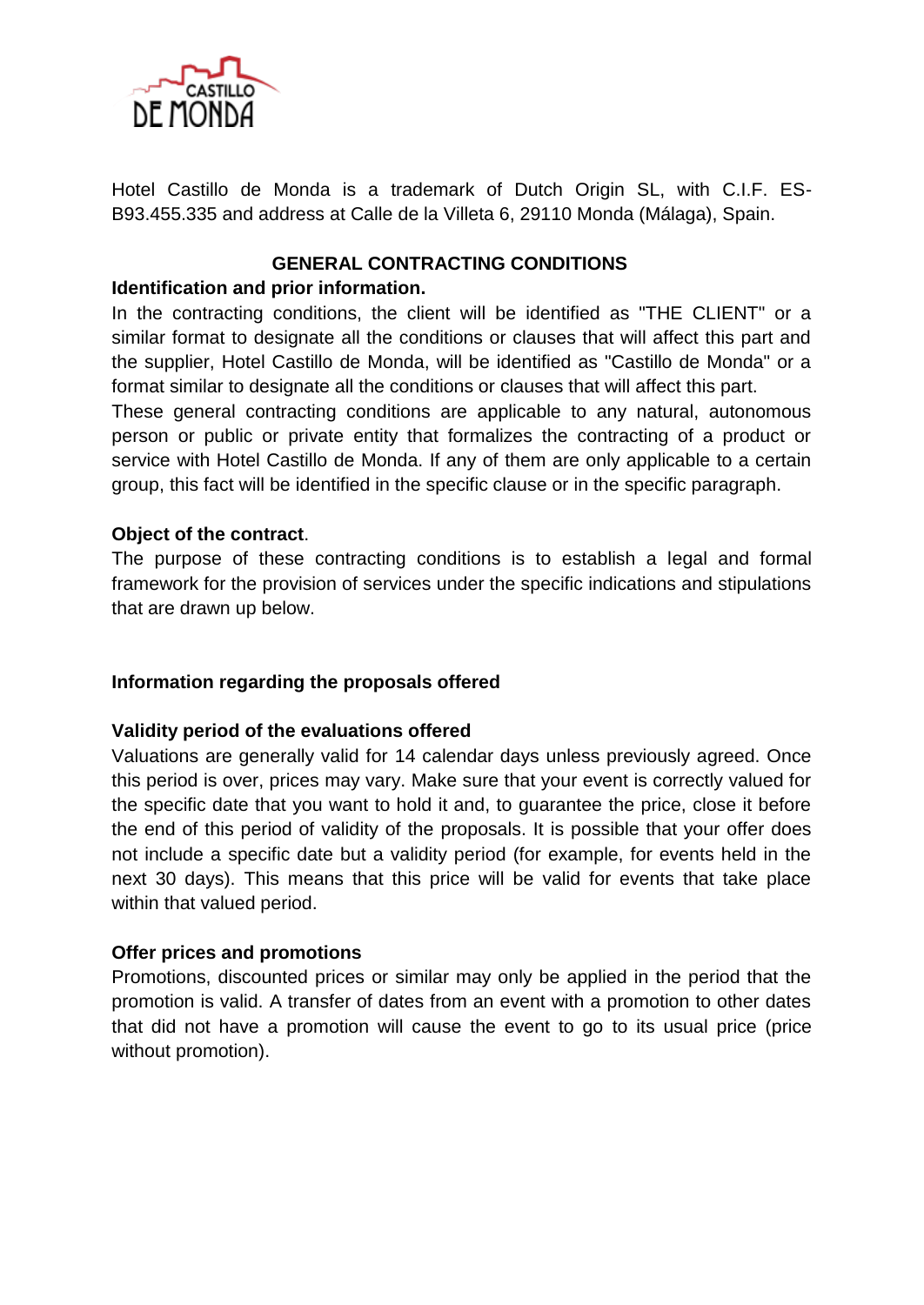

# **Additional conditions of the proposals**

These general contracting conditions apply to all activities and events held at Hotel Castillo de Monda. If you require special evaluations with other characteristics, make sure that in your proposals these conditions appear in one of the notes or in the descriptive text. If not, it will only and exclusively apply to what appears in these general contracting conditions.

Both parties may negotiate and accept particular conditions that apply to the development of the event, for which email instructions have been applied to the contract signed between Hotel Castillo de Monda and THE CLIENT. The parties grant this method of contact and acceptance or qualification of the proposals full validity for legal purposes regardless of the type of entity that was THE CLIENT.

Not being able to carry out an event or not being able to fully develop it due to adverse weather conditions caused by the fact of doing it outside even if it were under tents, it will not imply a refund of any amount. In these cases, the amount will be charged in full.

#### **Information regarding the hiring process**

#### **Hiring the event**

For the acceptance and correct contracting of the event, the following will be required:

**Private customers :** the contract is formalized by the reception by Hotel Castillo de Monda of the following documents signed by THE CLIENT: the budget and the general conditions of contract. If possible, the electronic certified signature of the documentation is preferred over the handwritten signature. In addition, a copy of the ID must be sent. on both sides in pdf format. It will also be necessary to comply with the payment conditions described in the general contracting conditions.

**Freelancers and companies:** the hiring is formalized by the reception of Hotel Castillo de Monda of the following documents signed and stamped by THE CLIENT: the budget, the proforma invoice and the general contracting conditions. If possible, the electronic certified signature of the documentation is preferred over the handwritten signature. In addition, a copy of the ID must be sent. of the person who will sign the contract on behalf of the company on both sides in pdf format and a copy of the Tax Identification Number (NIF) Accreditation Card issued by the Tax Agency for that company . It will also be necessary to comply with the payment conditions described in the general contracting conditions.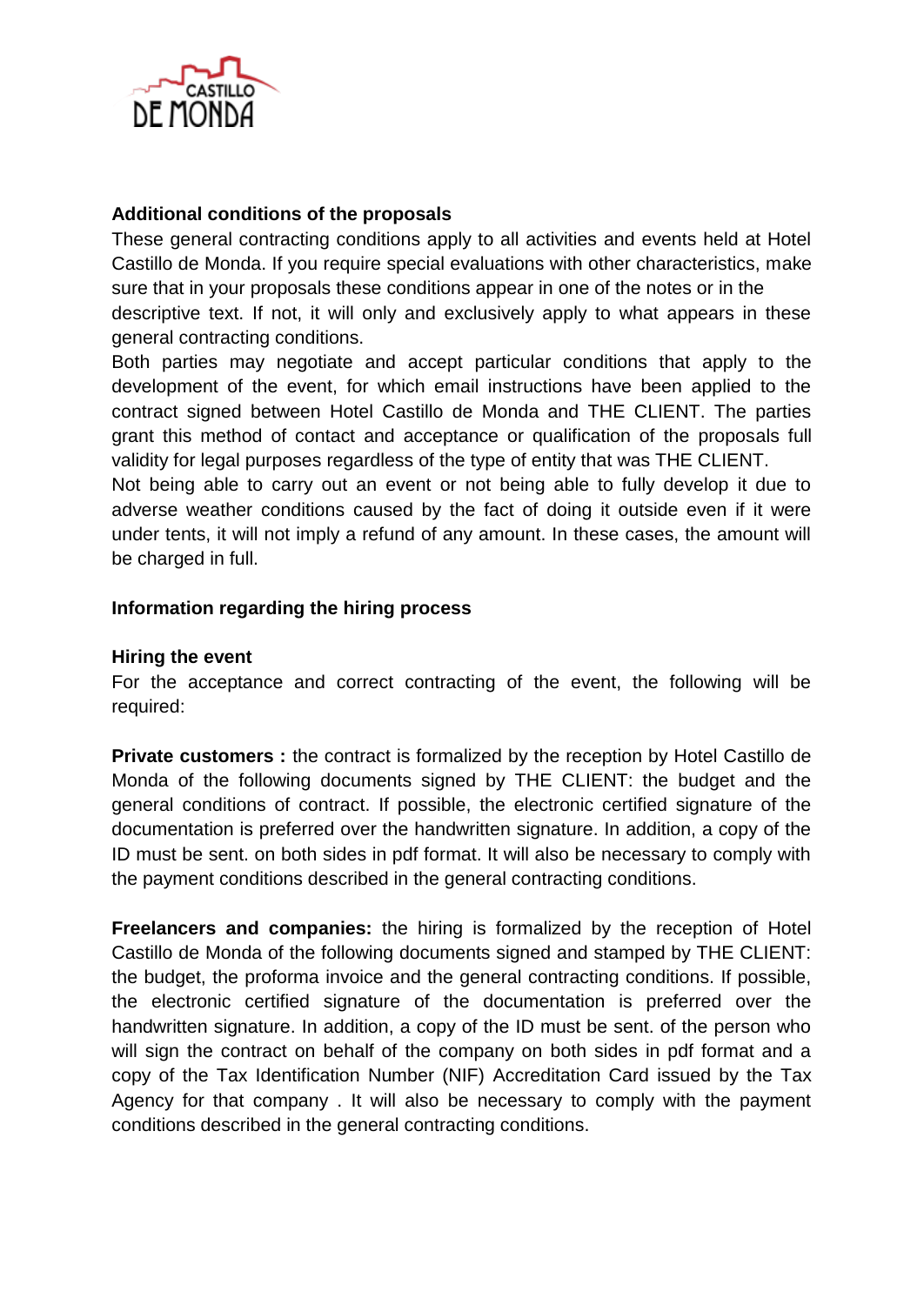

**Public entities:** the contracting is formalized by the reception of Hotel Castillo de Monda of the following documents signed and stamped by THE CLIENT: the budget, the proforma invoice and the general contracting conditions. If possible, the electronic certified signature of the documentation is preferred over the handwritten signature. In addition, supporting documentation of the budget reserve will be required or, at least, have the number of the budget reserve assigned to the development of the activity or event.

## **Payment terms**

# **Paragraph with condition applicable exclusively to companies, freelancers and individuals:**

To confirm the reservation of the activity, in addition to receiving the documents described above signed, the non-refundable transfer of 20% + VAT (10%) must be made to the bank account that will be designated in the budget or the proforma invoice that will be issued to such effect by Hotel Castillo de Monda and will be sent email. The rest of the invoice will be paid by bank transfer 45 days before your event or on the date expressly agreed in the budget. The final invoice of the event with any additional expenses will be made after the end of the event and will be sent to THE CLIENT by email.

#### **Final confirmation email**

Once the steps described in Contracting the event and Payment conditions have been completed, Hotel Castillo de Monda will notify THE CLIENT with an informative email of all the data referring to it and that all the necessary information or documents are in order. This same email will be the confirmation by Hotel Castillo de Monda that the event will take place as agreed.

#### **Cancellation policy of activities or events and modifications**

#### **Modification of activity or event dates**

In case of transfer of dates 45 calendar days or more  $(>= 45)$  before the date of the event, a budget for the event must be made again (prices may vary). The transfer to new dates will be conditioned to the availability of dates, materials, products & produce by Hotel Castillo de Monda.

In case of transfer of dates with less than 45 calendar days (<45) in advance until the date of the event, in order to be able to move to a new date, a 20% + VAT additional surcharge must be paid. The transfer to new dates will be conditioned to the availability of dates , materials, products & produce material by Hotel Castillo de Monda.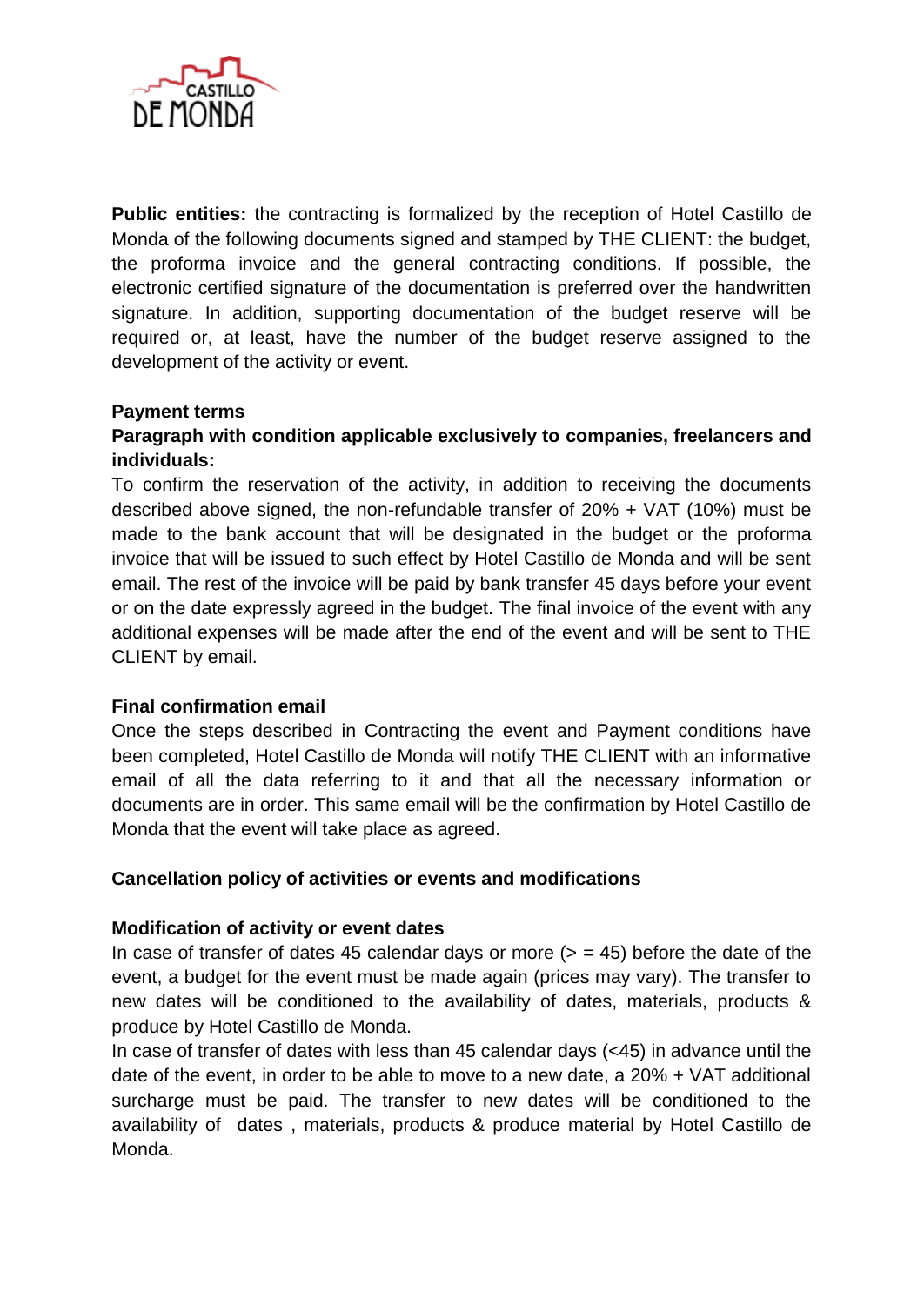

The event cannot be moved less than 28 calendar days (<28) before the date of the event.

# **Cancellation of activity or event by Hotel Castillo de Monda**

In the very unlikely event that Hotel Castillo de Monda is forced to cancel your event reservation, all monies paid to Dutch Origin SL will be fully refunded. Hotel Castillo de Monda is obliged to offer alternative options, including a change of date, but will not be responsible for any changes that may occur, such as reserved flights and changes in accommodation.

# **Cancellation of activity or event by the client**

In case of cancellation of the event 90 calendar days or more in advance, THE CLIENT must pay 50% + VAT of the total value of the contract.

In case of cancellation of the event with less than 90 calendar days in advance, THE CLIENT must pay the entire value of the contract.

**Additional COVID protocol:** At all times THE CLIENT must respect and execute the current regulations of the Spanish Authorities regarding COVID. The cancellation of an event due to COVID must always be protected and documented through official and legally valid documents that expressly prohibit the activity or event. These documents will only be valid if they are issued by state or regional public entities and they have powers in health matters to suspend, postpone or cancel an activity or event for these reasons.

Any postponement or cancellation due to force majeure (whether or not due to COVID) must comply in the same way with the conditions of modification of dates or cancellation of activity or event. It is the responsibility of THE CLIENT, if he wants to cover these circumstances, to hire an event cancellation insurance on his part.

# **Modification of number of people :**

In the event of a change in the number of people 21 calendar days or more  $(>= 21)$ before the date of the event, (unless previously agreed in writing) a budget for the event must be made again (prices may vary). The change will be conditioned to the availability of material and / or accommodation by Hotel Castillo de Monda.

In the event of changes in the number of people less than 21 calendar days  $\left($ <21) before the date of the event, at least the original amount will be charged or, if the amount increases, the new total will be charged. The change will be conditioned to the availability of material and / or accommodation by Hotel Castillo de Monda.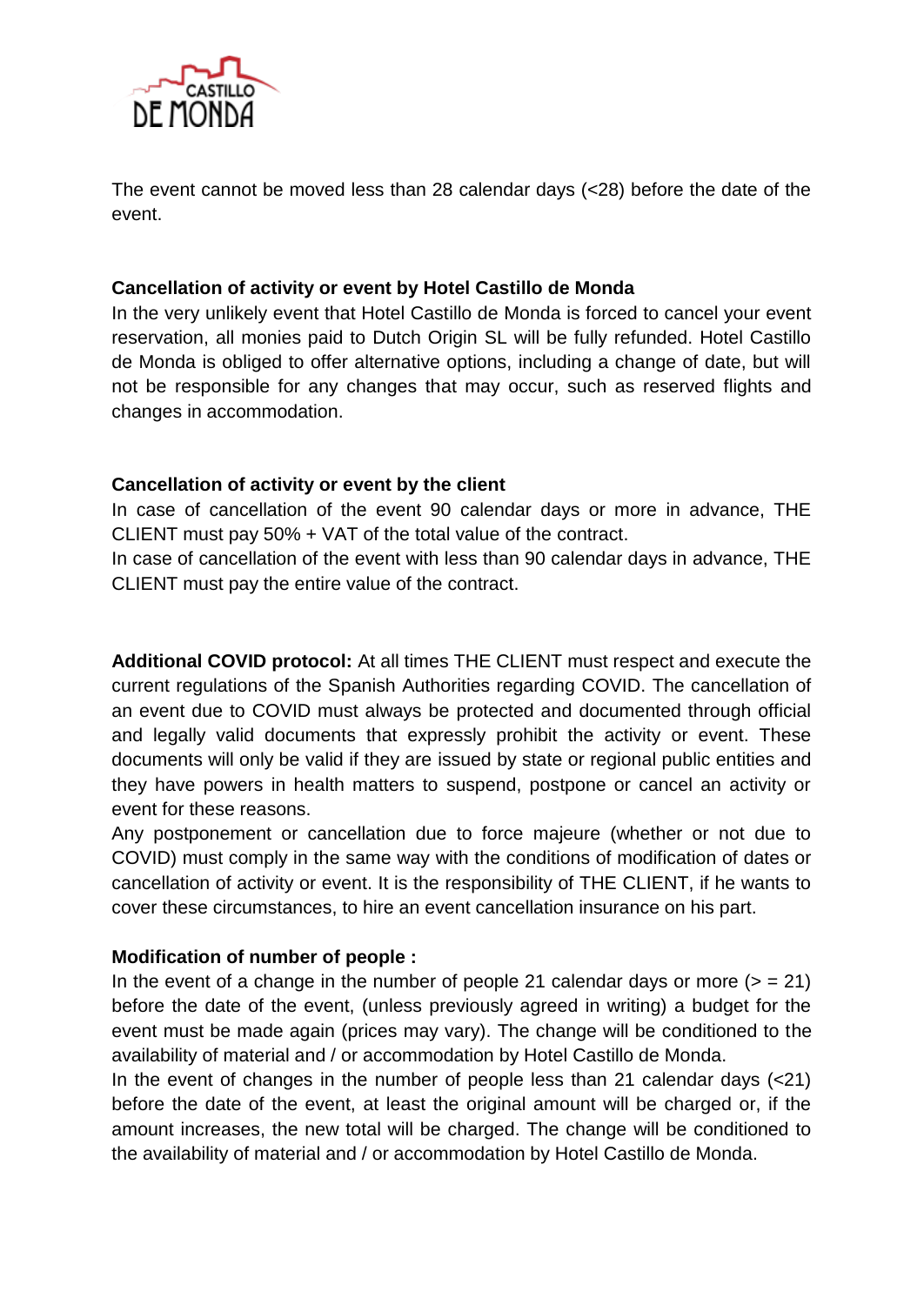

## **Modifying menus**

A modification of menus is possible 21 calendar days or more  $(>= 21)$  in advance until the date of the event, but it will be conditioned by the availability of ingredients and produce available and may require a price change. The change of menus with less than 21 calendar days (<21) in advance until the date of the event is not possible.

## **Information about the activity or event contracted**

## **Validity of comments or clarifications in reference to the event by telephone**

The information offered by telephone, although it is normally equivalent to that which appears in the contracts and commercial offers made, may not be exactly the same or it may be transmitted erroneously or with incorrect data. If you need to obtain information with a full legal guarantee, please request it by email. Telephone information will only be considered information, but will not have any contractual or binding aspect or condition on the part of Hotel Castillo de Monda with THE CLIENT.

## **Activity data**

The activity will take place at Hotel Castillo de Monda or another specific location that is agreed with THE CLIENT in the emails exchanged between the parties and the hours and particular conditions agreed in the emails will be attended to.

As a general rule, the assembly will always be carried out immediately before the start of the event. That is, if an event starts at 10 a.m. and it costs 2 hours to assemble it, the assembly will be from 8 to 10 h. If you need the assembly to be carried out earlier, request it and make sure that, in the assessment, it is expressly named in one of the notes that will appear in the estimate. If it is not expressly named in these notes, the assembly cannot be carried out previously. The price of the proposal could vary requesting this condition.

As a general rule, dismantling will always be carried out immediately after the end of the event. That is, if an event ends at 8 p.m. and it takes 2 hours to disassemble it, the disassembly will be from 20 to 22 h. If you need the disassembly to be carried out later, request it and make sure that, in the valuation, it is expressly named in one of the notes that will appear in the estimate. If it is not expressly named in these notes, the disassembly cannot be carried out later. The price of the proposal could vary requesting this condition.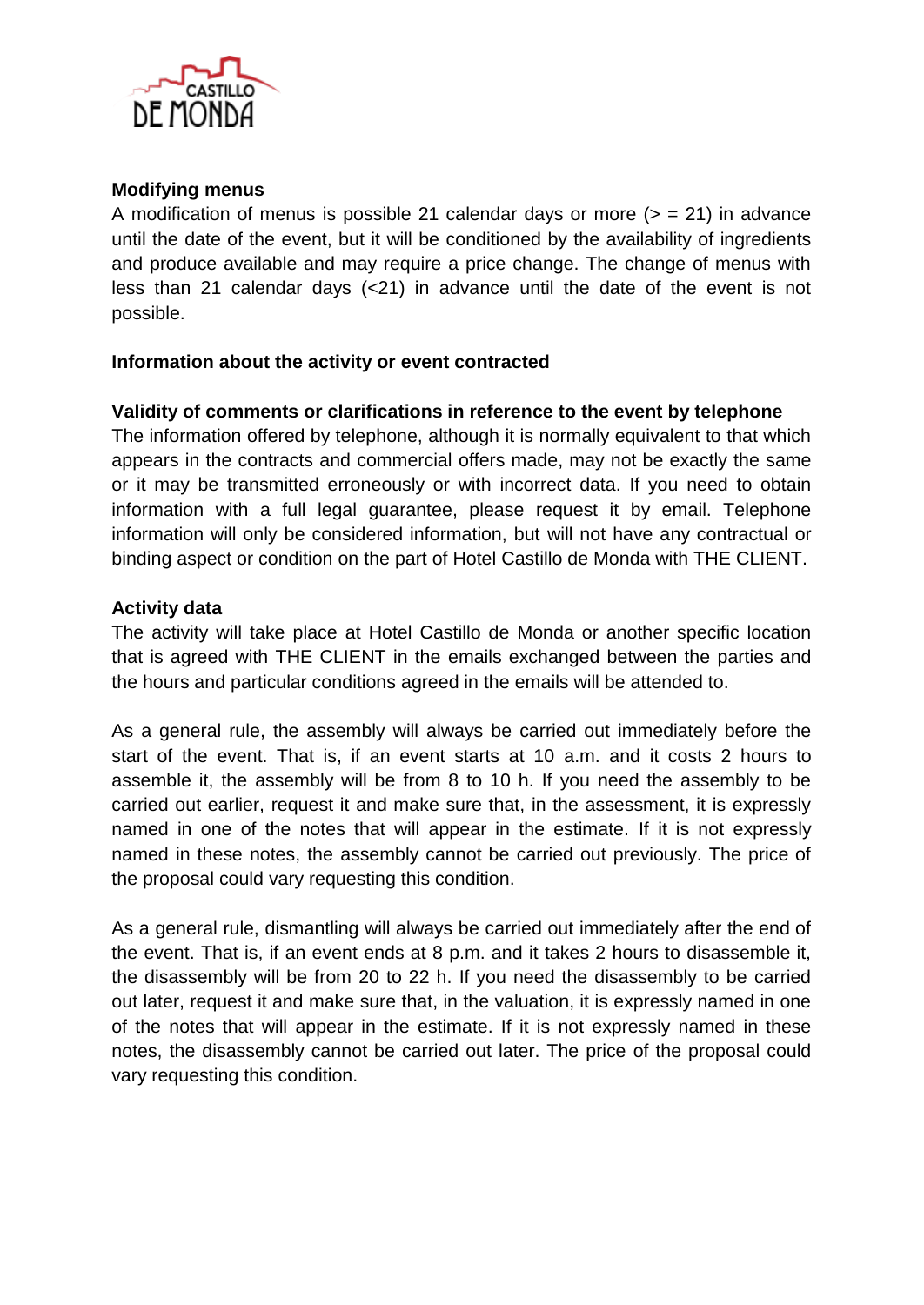

# **Communications**

All communications and notifications that must be made by the parties by virtue of this contract and must be made in writing with acknowledgment of receipt or by any other means that leaves a reliable record of their due receipt.

Notwithstanding the foregoing, it will be understood that Hotel Castillo de Monda has notified in the terms of this contract provided that it accredits the sending of the communication to the address or email that THE CLIENT has communicated to Hotel Castillo de Monda in application of the provisions in this contract.

It is understood that, if any other additional email is not notified, Hotel Castillo de Monda will take as a valid email, for notification purposes, the email through which the budgets or information about the event or activity to be carried out had been requested. For Hotel Castillo de Monda, the contact telephone number is **+34 952 459 836** and the email is events@castillodemonda.com.

All communications that affect the contract through qualifications, modifications or additional information, must always be made in writing to the email addresses that the parties have designated.

The change of notification address must be notified to the other party by the same means. Any communication sent to an address other than those expressed above, will be understood as not made. If communication through these means fails for any reason, any reliable means of notification may be used, preferably by registered letter or burofax, at the addresses of the headquarters or domicile of Hotel Castillo de Monda or THE CLIENT, respectively.

For the purposes of valid communication, any of the addresses that have been communicated or that appear in an official register may be used. If the address reported by THE CLIENT as a natural person, company or entity that appears as THE CLIENT is different from those registered in the commercial register or the corresponding registries, it may be notified, indistinctly, in any of them and the notification will be valid for all purposes.

# **Conditions regarding food and beverages (F&B)**

All F&B services will be provided by Hotel Castillo de Monda. It is not allowed to hire third parties to supply F&B, nor is it allowed to consume your own food or beverages in public areas, unless it is expressly agreed in the budget. Hotel Castillo de Monda reserves the right to confiscate any food that is brought onto our property without our consent.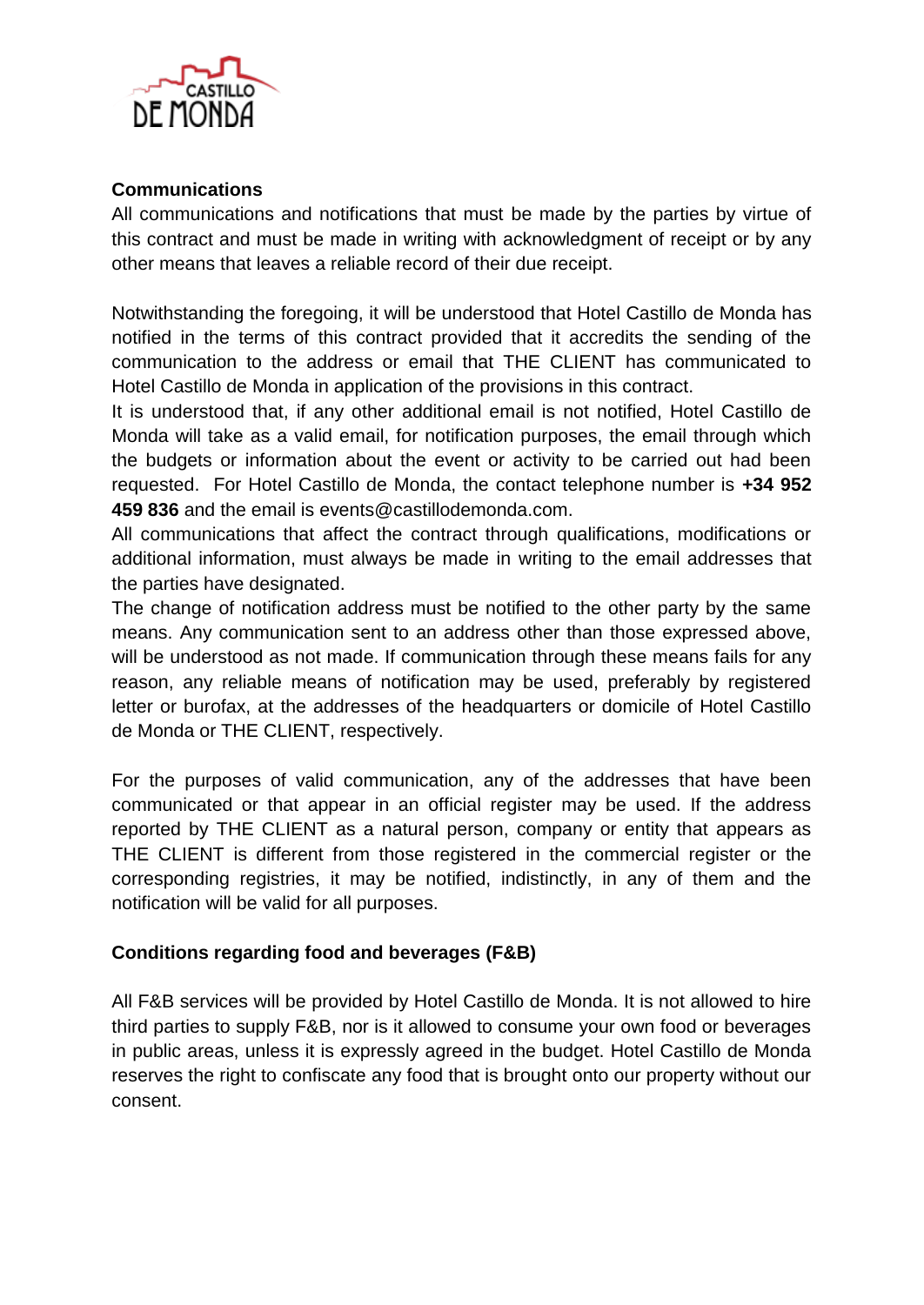

## **Semi exclusivity**

For all semi-exclusive events, the Castillo de Monda will reserve the agreed areas for your event.

Semi exclusivity ensures that a specific area only is exclusive for your event, the remaining areas in the hotel, and all public areas will be accessible to all hotel guests and the general public and our normal hospitality services will apply.

The areas not assigned to the group event are completely at the disposal of the Castillo de Monda, to allow other events such as birthdays, corporate events, etc. to take place.

# **Exclusivity**

Castillo de Monda recognizes that if the client reserves their event exclusively, we will not reserve another event or accommodation on the same date.

#### **Wedding ceremonies**

The use of confetti or artificial rice is not allowed in the gardens or in any area of the hotel.

Please assign someone from your group to handle all wedding cards and gifts, decorations, and any additional wedding cakes. When leaving the event area, ensure that all items are removed or placed in an area agreed upon by management. Hotel Castillo de Monda will not be responsible for the loss of gifts or other objects that belong to the client.

#### **Setting up the event tables**

El Castillo de Monda will provide our standard event setup for

- (a): all white tablecloths
- (b): all white napkins
- (c): our standard table decoration

We are happy to assist you with the rental of different tablecloths and special decorations for your event on your behalf for an additional fee.

#### **Breakages Deposit**

In case of supplying additional decorations or external decorators, we require a damage / breakage deposit of a minimum of 500 euros and a maximum of 1000 euros which will be refundable.

The breakage deposit will be refunded once the manager on duty has reviewed the event area to ensure that there has been no damage to the area or property.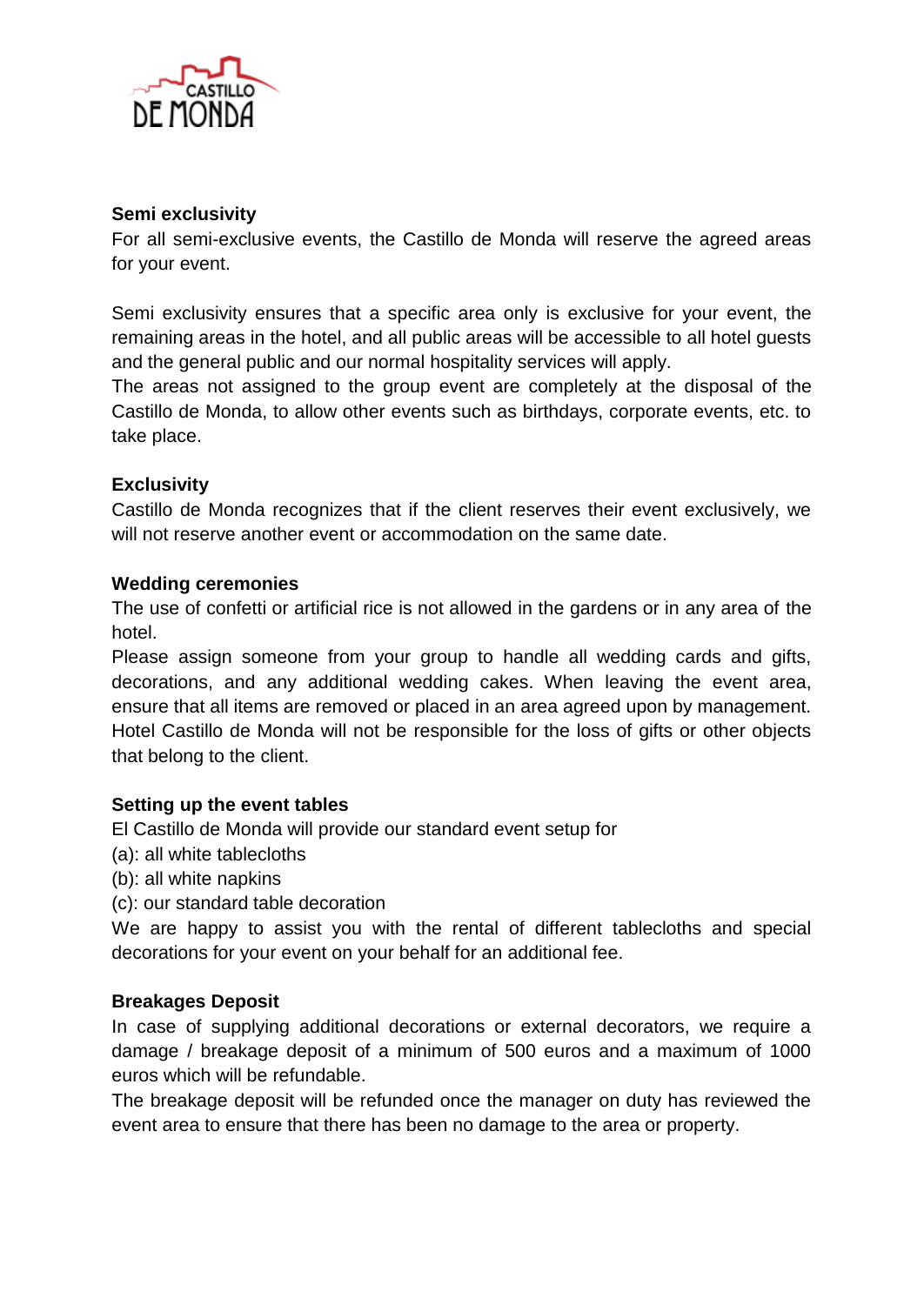

# **Fireworks**

Only the Hotel Castillo de Monda has the right to supply fireworks for your event with our specialized supplier. Chinese lanterns and open fires are strictly prohibited in and around the hotel.

There are alternative options and only the Hotel Castillo de Monda can provide licenses for this type of event. The Hotel Castillo de Monda is not responsible for the failure to obtain the necessary license. In general, fireworks will not be possible from May 1 to October 31 due to the risk of wildfires.

## **Music and entertainment**

All exterior areas must comply with noise restriction timelines and all outside music must cease at 12pm/ 24:00.

By prior arrangement, it may be possible to move to an interior area until 01:00.

If we are notified of any inconvenience, we reserve the right to

(a) Lower the volume of the music.

(b) End the music or animation.

If the client hires outside artists or musicians, we will need a copy of their last "autonomous" payment and a copy of the invoice that has been delivered to them, including taxes and a copy of their company registration number.

# **Finishing Time**

An end time for the event will be agreed eight weeks before it.

The customer is expected to stick to it.

At the agreed end time, the bar will close and the music and / or entertainment will cease.

Castillo de Monda may agree to stay open for additional hours after the agreed end time, a mandatory minimum bar spend per hour of 500 euros is required.

# **Theft and damage**

El Castillo de Monda is not responsible for items lost, stolen or damaged during your event. Castillo de Monda reserves the right to charge an appropriate cleaning fee if the state of the area after an event deems it necessary.

The client agrees to be responsible for any damage or theft of furniture, facilities, equipment, table accessories or other goods caused by the client's guest, or other persons responsible to the client during the event.

Castillo de Monda will not assume any financial responsibility for damage or theft of goods brought to the facilities by the client, the client's guests or external suppliers.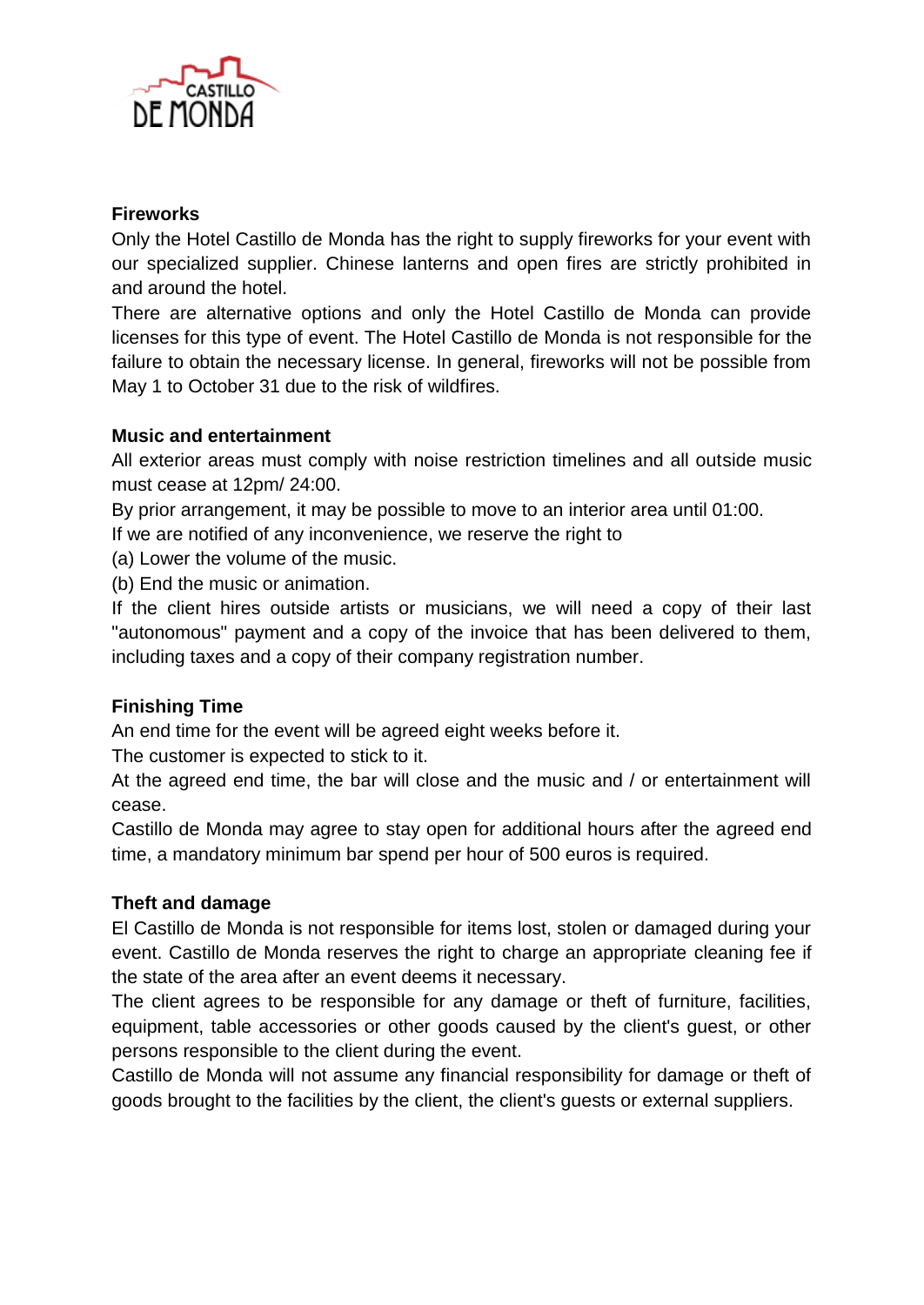

# **Billing and payment period for remaining amounts Billing**

The invoice date will always be the same day or after the event. Hotel Castillo de Monda will send the invoice to THE CLIENT through the platform that the parties have normally designated during the week after the event takes place. In the case of companies, private clients or freelancers, the invoice will be issued in PDF format and sent to the email in which the communications regarding the event have been made. In the case of public entities, the invoice will be made in electronic invoice format and sent through FACe or similar platform available to them.

If, for any reason, you require the invoice to be issued and sent prior to the event or activity, expressly request it by email.

The invoice will include texts and explanations necessary under the criteria of Hotel Castillo de Monda. If you require any type of special condition to be included in the invoice, please let us know by email prior to the activity or event.

The concepts included in the invoice cannot be modified once it has been issued. In any case, if exceptionally and for a well-founded reason it should be modified, this modification will not affect the calculation of the term or payment period. The issuance and delivery of the first invoice will be taken into account for these purposes. Any additional concept or description that must be included as a text or number on the invoice and has not been previously communicated will have a cost of  $\epsilon$  50 + VAT, which will be included in the amount of the new invoice.

## **Terms or payment period Paragraph with condition applicable exclusively to individuals:**

If the event is held for an individual, the payment of the remaining amounts must be in cash, at the event, always prior to the start of the activity or event and to the staff who will attend. Once the amount is delivered and verified by our staff, they will deliver at the same time to THE CLIENT a document to certify that they have paid this pending amount.

**Paragraph with condition applicable exclusively to companies and freelancers:** In the event that the event is held for a company or a self-employed person, the maximum payment term of the pending amounts is seven (7) calendar days after the celebration of the activity or the event on our part. It is the same period that is reflected in the invoice that will be issued for this purpose.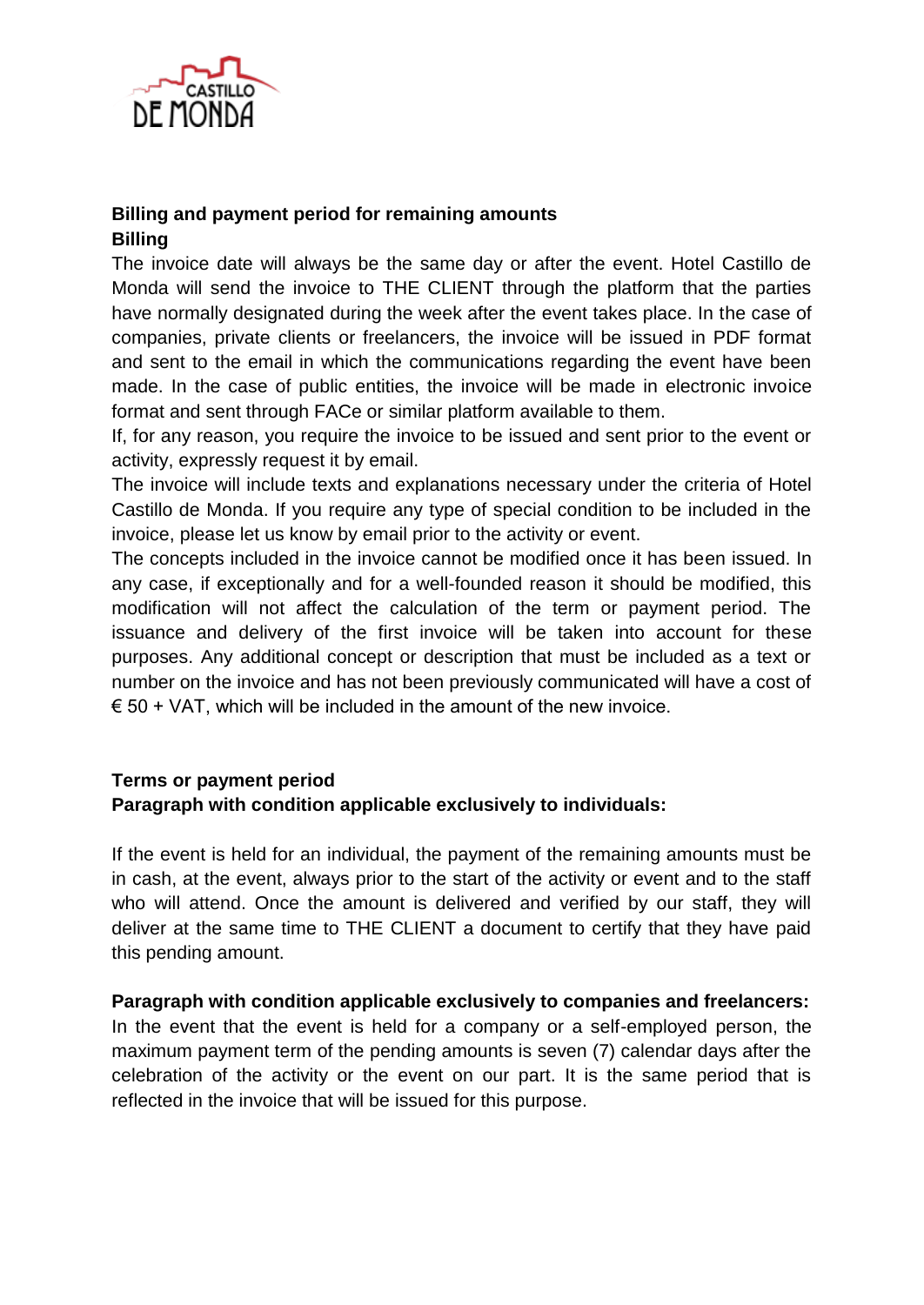

## **Paragraph with condition applicable exclusively to public entities:**

In the event that the event is held for a public entity, the maximum payment term of the pending amounts is thirty (30) calendar days after the celebration of the activity or the event on our part. It is the same period that is reflected in the invoice that will be issued for this purpose.

## **Delinquency and collection costs**

The applicable current legislation will be followed, specifically, Law 3/2004, of December 29, which establishes measures to combat late payment in commercial operations and its subsequent modifications.

Hotel Castillo de Monda will have the right to obtain from the debtor greater compensation for all collection costs in the event that they exceed the amount established as a minimum by Law in which they have incurred due to delays in payments or a claim for payment. that had been carried out (by way of example, but not limited to: attorney's fees, collection management agency, commissions, interest, court fees and any other expense). In addition, THE CLIENT expressly agrees to assume any legal costs that may arise due to a claim by Hotel Castillo de Monda in the event of non-payment or breach of the contract by THE CLIENT.

# **Payment protection Clause applicable exclusively to companies, freelancers and individuals:**

THE CLIENT grants privileged credit status to any debt that it has with Hotel Castillo de Monda. Specifically, it will be a credit with general privilege, always with preferential collection rights over any ordinary or subordinated credit. Additionally, THE CLIENT and Hotel Castillo de Monda agree that the principle that is reflected in article 1911 of the Civil Code will be applicable to the debts in force by THE CLIENT in this case, which will affect, without distinction, any of the persons to which Hotel Castillo de Monda made the claim, be they physical or legal.

For the good end of the contract, the signing natural person as THE CLIENT, as well as the administrator or administrators of the company of THE CLIENT, both those who appear at the time of signing and the subsequent ones, were jointly and severally and appear or Not your signature in this document, guarantee personally, jointly and unlimitedly to Hotel Castillo de Monda the fulfillment by the commercial entity or natural person designated at the beginning as THE CLIENT of all the obligations derived from the contract until its termination in accordance with the terms of the same .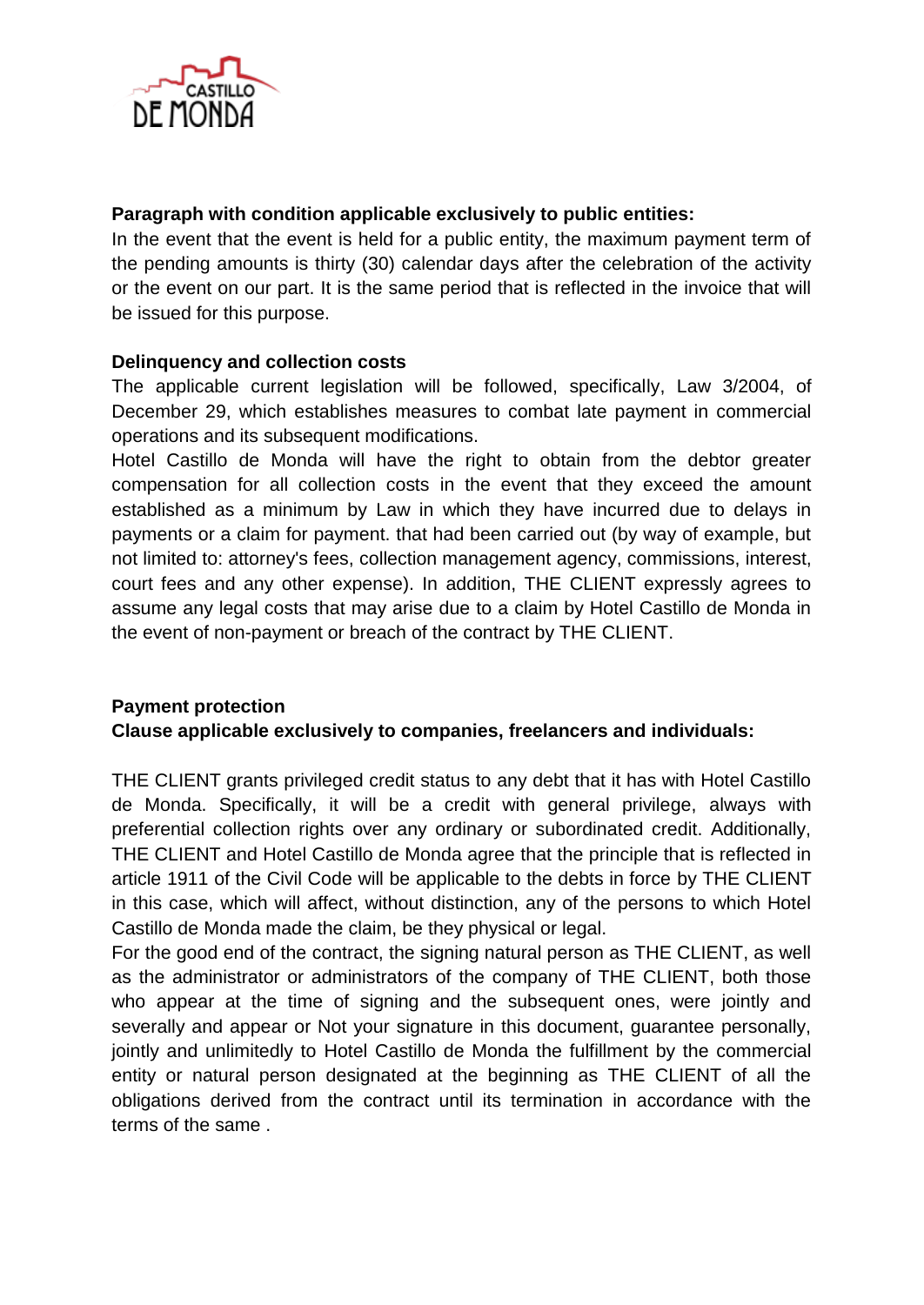

# **Confidentiality and data protection**

#### **Confidentiality**

Both parties agree to a confidentiality and secrecy commitment regarding any information, product or process known as a consequence of this agreement, acting in good faith and with due diligence while this contract remains in force and also after its termination.

## **Data Protection**

In compliance with the provisions of the General Data Protection Regulation (EU) 2016/679 of the European Parliament and of the Council, of April 27, 2016, regarding the protection of personal data and the free movement thereof and the Law Organic 3/2018, of December 5, Protection of Personal Data and guarantee of digital rights, we inform you that the data you provide us will be incorporated and will be treated in the files owned by Hotel Castillo de Monda in order to be able to provide our services, as well as to keep you informed about matters related to the activity of the company. Hotel Castillo de Monda undertakes to treat the personal data provided confidentially and not to communicate or transfer said information to third parties. In accordance with said Law, you have the right to exercise the rights of access, rectification, cancellation, limitation, opposition and portability free of charge by email to info@castillodemonda.com or at the address Calle de la Villeta 6, 29110 Monda.

# **Validity of the documentation, application of the clauses and resolution of conflicts**

#### **Documentation regarding the contract**

Copies of the contract signed by fax or scanned by email will have the same validity as the original contracts.

The non-reception, incomplete or erroneous reception by Hotel Castillo de Monda of any of the documents described above as necessary to formalize the contract will empower Hotel Castillo de Monda under its sole and exclusive criteria to choose whether or not to carry out the activity, event or tournament. If it cannot be carried out under this criterion, it will not compromise Hotel Castillo de Monda in any way nor will it have any negative consequences for Hotel Castillo de Monda. If Hotel Castillo de Monda chooses to carry out the activity, event or tournament, THE CLIENT will be equally bound as if each and every one of the necessary documents had been received.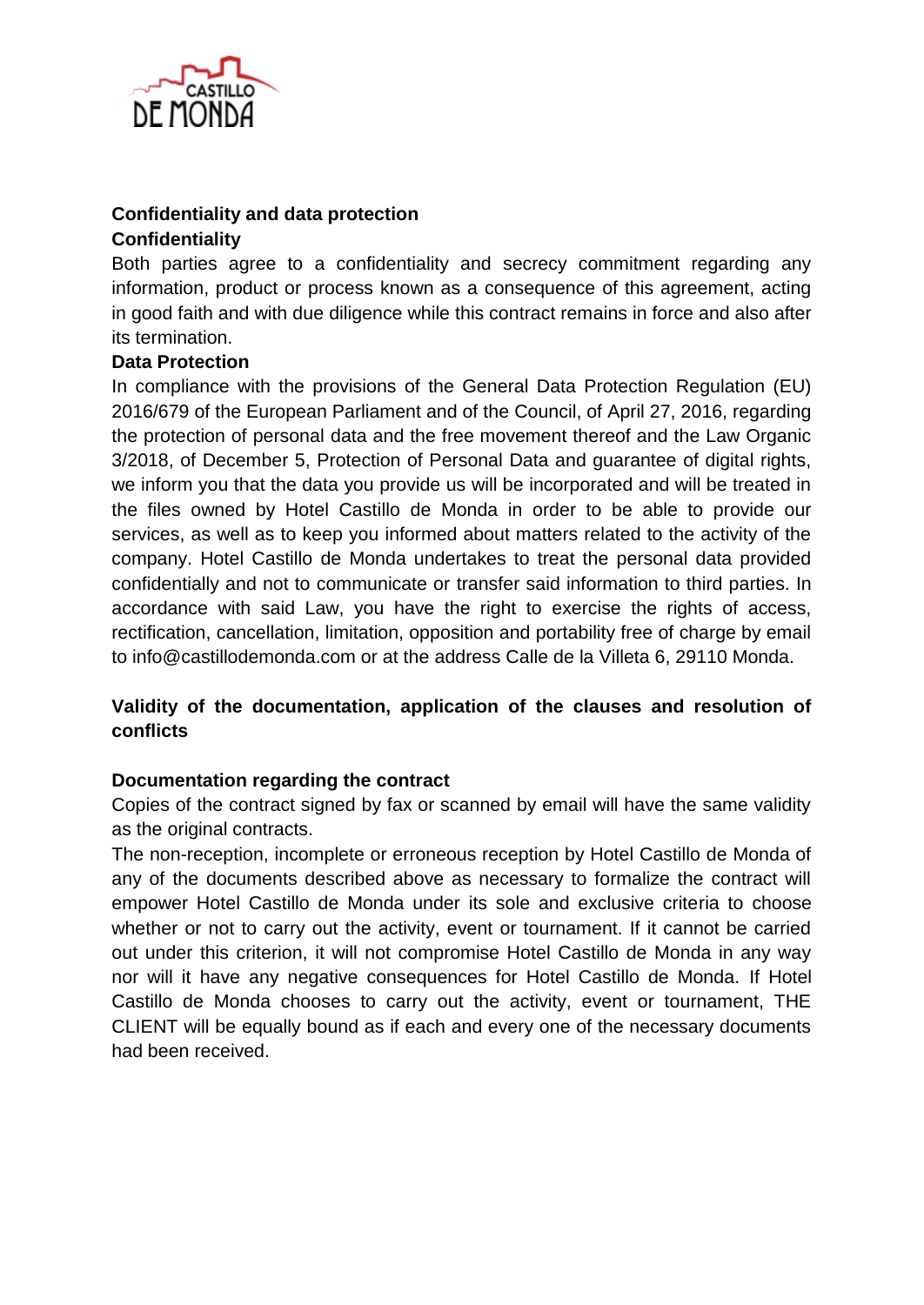

## **Nullity and ineffectiveness of the clauses**

If any clause of the Conditions or of the Service Provision Contract is declared, totally or partially, null or ineffective, such nullity or ineffectiveness will affect only said provision or the part of it that is null or ineffective, with the remaining clauses subsisting. in all the rest, having such provision, or the part of it that is affected, by not being placed.

## **Legislation**

This contract will be governed and interpreted in accordance with Spanish law.

For the resolution of any doubt or divergence that may arise from the fulfillment, interpretation, execution or effectiveness of this contract, Hotel Castillo de Monda and THE CLIENT, expressly waiving their own jurisdiction as necessary, submit to the jurisdiction of the Courts and Tribunals of Malaga (Spain).

## **Authorizations, permits and responsibilities**

Authorizations, permits, special taxes and fees

THE CLIENT is responsible for obtaining and paying, if required, the corresponding permits for the conclusion of this contract.

Hotel Castillo de Monda in no case will be responsible for the expenses or taxes caused by SGAE or similar or similar entities.

The CUSTOMER is responsible for all kinds of state, municipal and local taxes that occur as a result of the activity to be carried out and any other that is incurred for the performance of the contracted service.

#### **Absence of Society or Association between the parties**

In no case or circumstance will the formalization of this contract imply the constitution of a company or association between the parties, limiting the responsibility of each of them to what is established in its clauses. In no case will there be a relationship of solidarity or subsidiarity between the parties, responding individually for their actions against third parties.

#### **Responsibilities**

In the event that the person signing as THE CLIENT does not hold the representation that she manifests, she assumes jointly and unlimitedly the responsibilities of this contract.

THE CLIENT is responsible for any damage that occurs to the participants or visitors of the contracted activity or event, within the premises where it is held, provided that it is not unequivocally, accurately and directly attributable to the Hotel Castillo de Monda.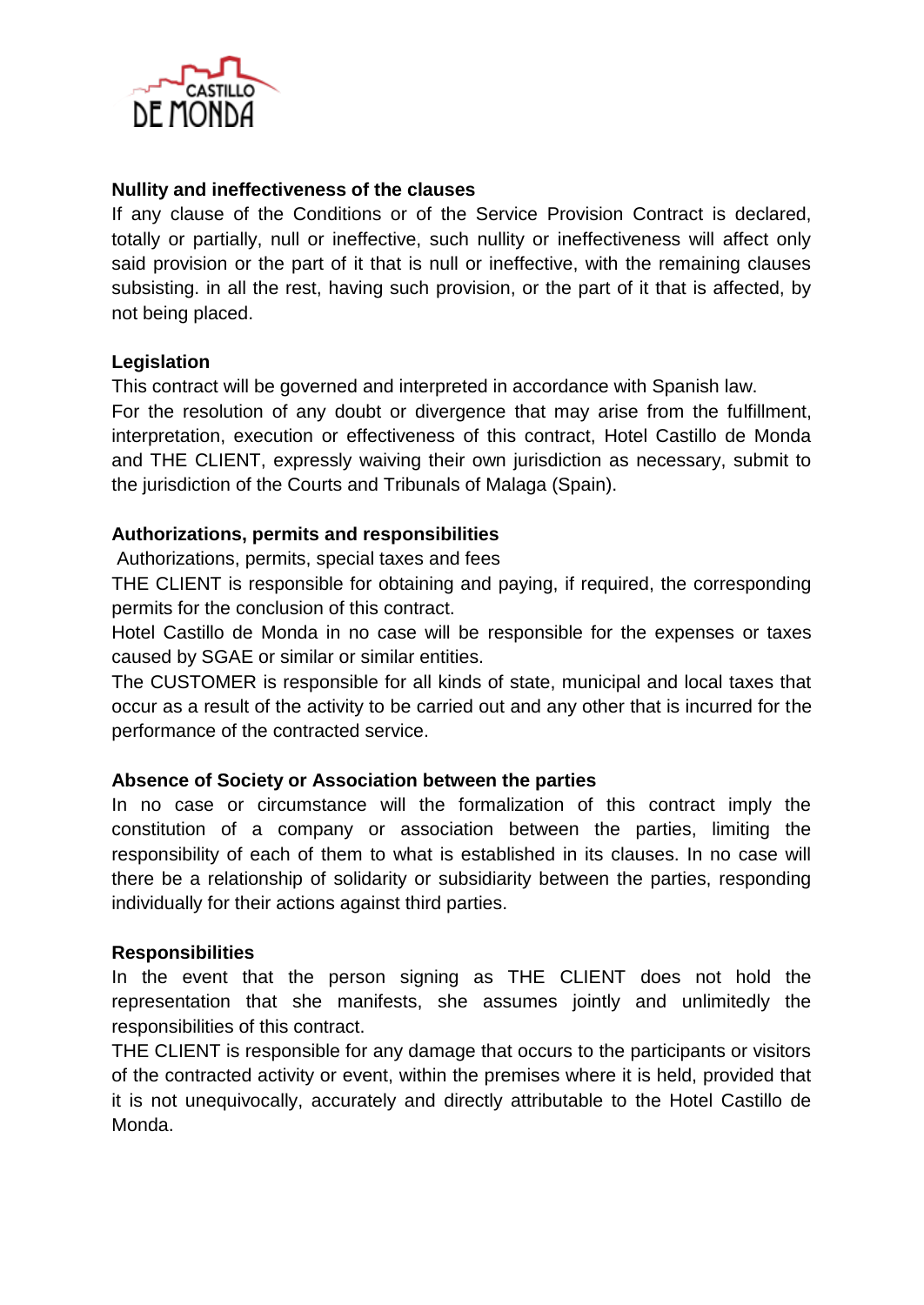

The Hotel Castillo de Monda is exempt from any responsibility for the lack or anomalies in any supply by the supply companies (by way of example, but not limited to: Internet connection, electricity, water, etc.).

The Hotel Castillo de Monda, for its part, will be liable in the event of poor provision of the contracted services or defective materials.

# **Event policy and guidelines**

As a customer, you are responsible for the behavior of your guests.

Your assistance may be required to ensure responsible drinking behavior is followed to make your event a success. Our policy, which has proven to be effective and discreet, is as follows:

1. No liquor will be sold or consumed at your event to anyone under 18 years of age. Identification cards will be requested from anyone who appears to be under the age of 18 years.

2. No liquor will be sold or consumed to anyone who, in the opinion of the staff is or appears to be intoxicated. This is a state law.

3. In an effort to control alcohol consumption, staff may proceed as follows when it seems like a problem is developing:

(a). Staff will notify a manager of possible over consumption by a client

- (b). Manager and staff member will take note of the situation
- (c). The manager will ask for the collaboration of the other members of the party
- (d). Will stop serving a certain group and close the bar area for that group.
- (e). Stop the party
- (f). Call the police